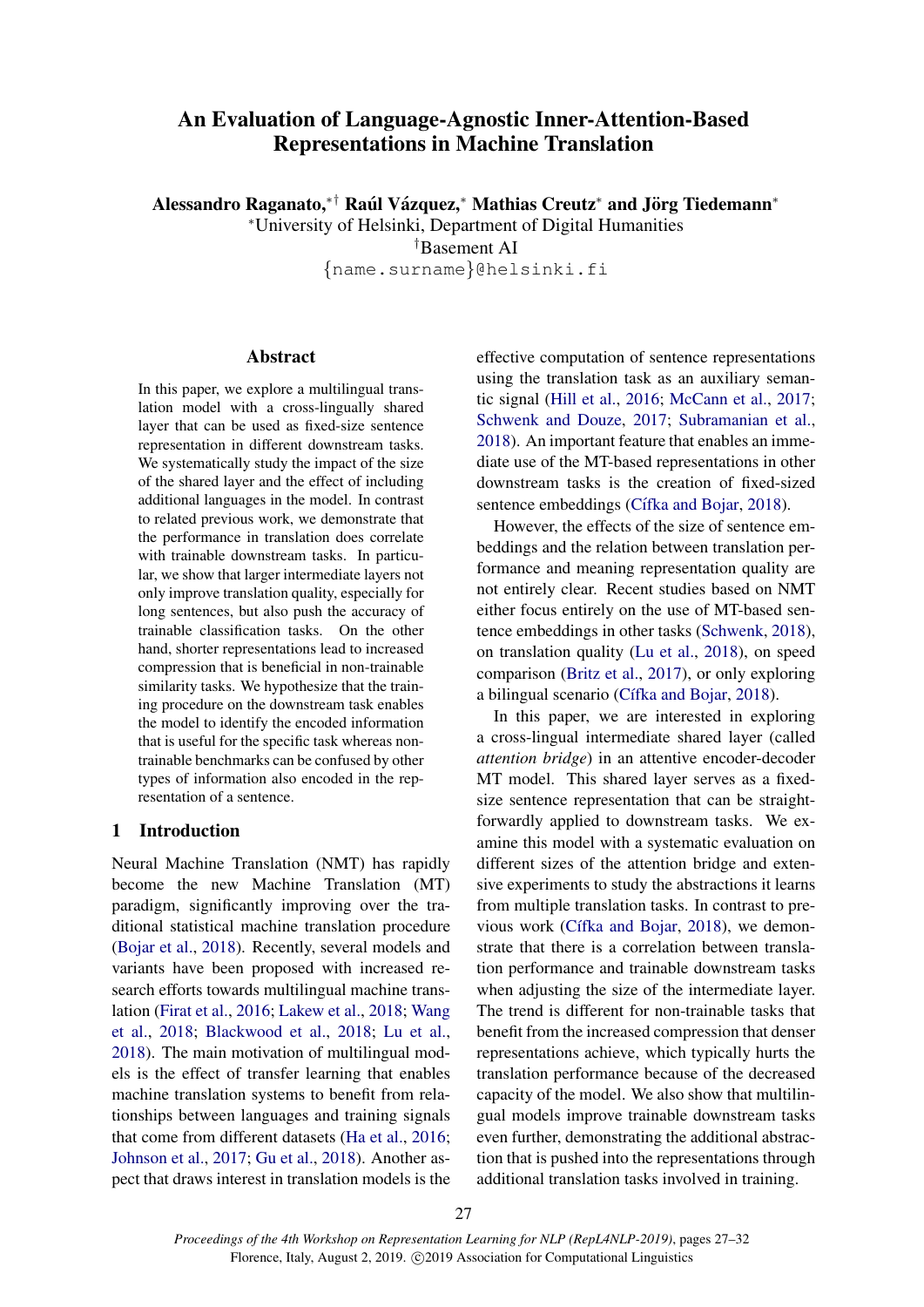<span id="page-1-0"></span>

Figure 1: Architecture of our multilingual NMT system: (left) the attention bridge connects the language-specific encoders and decoders; (center) input  $x_1 \ldots x_n$  is translated into the decoder states  $s_1 \ldots s_t$  via the encoder states  $H = h_1 \dots h_n$  and the attention bridge  $m_1 \dots m_k$ ; (right) Computation of the hidden representation matrix A, needed to obtain the fixed-size attentive matrix  $M = AH^T$ .

## 2 Architecture

Our architecture follows the standard setup of an encoder-decoder model in machine translation with a traditional attention mechanism [\(Luong](#page-5-6) [et al.,](#page-5-6) [2015\)](#page-5-6). However, we augment the network with language specific encoders and decoders to enable multilingual training as in [Lu et al.](#page-5-1) [\(2018\)](#page-5-1), plus we introduce an inner-attention layer [\(Liu](#page-5-7) [et al.,](#page-5-7) [2016;](#page-5-7) [Lin et al.,](#page-5-8) [2017\)](#page-5-8) that summarizes the encoder information in a fixed-size vector representation that can easily be shared among different translation tasks with the language-specific encoders and decoders connecting to it. The overall architecture is illustrated in Figure [1](#page-1-0) (see also Vázquez et al., [2019\)](#page-5-9). Due to the attentive connection between encoders and decoders we call this layer *attention bridge*, and its architecture is an adaptation from the model proposed by Cífka [and Bojar](#page-4-8) [\(2018\)](#page-4-8). Finally, each decoder follows a common attention mechanism in NMT, with the only exception that the context vector is computed on the *attention bridge*, and the initialization is performed by a mean pooling over it. Hence, the decoder receives the information only through the shared attention bridge.

The fixed-sized representation coming out of the shared layer can immediately be applied to downstream tasks.<sup>[1](#page-1-1)</sup> However, selecting a reasonable size of the attention bridge in terms of *attention heads*  $(m_i$  in Figure [1\)](#page-1-0) is crucial for the performance both in a bilingual and multilingual scenario as we will see in the experiments below.

#### 3 Experimental setup

All models are implemented using the OpenNMT framework [\(Klein et al.,](#page-4-11) [2017\)](#page-4-11) trained using the same set of hyper-parameters.<sup>[2](#page-1-2)</sup> We use embedding layers of 512 dimensions, two stacked bidirectional LSTM layers with 512 hidden units (256 per direction) and an attentive decoder composed of two unidirectional LSTM layers with 512 units. Regarding the attention bridge, we experimented with four different configurations: 1, 10, 25 and 50 *attention heads* with 1024 hidden units each. For multilingual models, we used a language-rotating scheduler, in which each mini-batch contains sentences from a different language pair, cycling through all the language pairs uniformly. We selected the best model according to the BLEU score on the validation set. We train all the models using the Europarl Corpus v7 [\(Koehn,](#page-4-12) [2005\)](#page-4-12), focusing on 4 languages: English (EN), French (FR), German (DE) and Spanish (ES). First we train bilingual models for  $EN \rightarrow DE$ ; then we train multilingual models  $\{DE, ES, FR\} \leftrightarrow EN$ ; lastly we train a final Many-to-Many model using the biggest size, i.e., 50 *attention heads*, involving all translation directions between the three languages, i.e., we also include DE–ES, DE–FR and ES–FR.

To evaluate the sentence representations we utilize the SentEval toolkit [\(Conneau and Kiela,](#page-4-13) [2018\)](#page-4-13) that combines various established downstream tasks for testing representations of English

<span id="page-1-1"></span> $<sup>1</sup>$ As in [Lu et al.](#page-5-1) [\(2018\)](#page-5-1), we note that the attention bridge</sup> is independent of the underlying encoder and decoder. While we use LSTM, it could be easily replaced with a transformer type network [\(Vaswani et al.,](#page-5-10) [2017\)](#page-5-10) or with a CNN [\(Gehring](#page-4-10) [et al.,](#page-4-10) [2017\)](#page-4-10).

<span id="page-1-2"></span> $2$ Our fork implementation is available at [https:](https://github.com/Helsinki-NLP/OpenNMT-py/tree/att-brg) [//github.com/Helsinki-NLP/OpenNMT-py/](https://github.com/Helsinki-NLP/OpenNMT-py/tree/att-brg) [tree/att-brg](https://github.com/Helsinki-NLP/OpenNMT-py/tree/att-brg).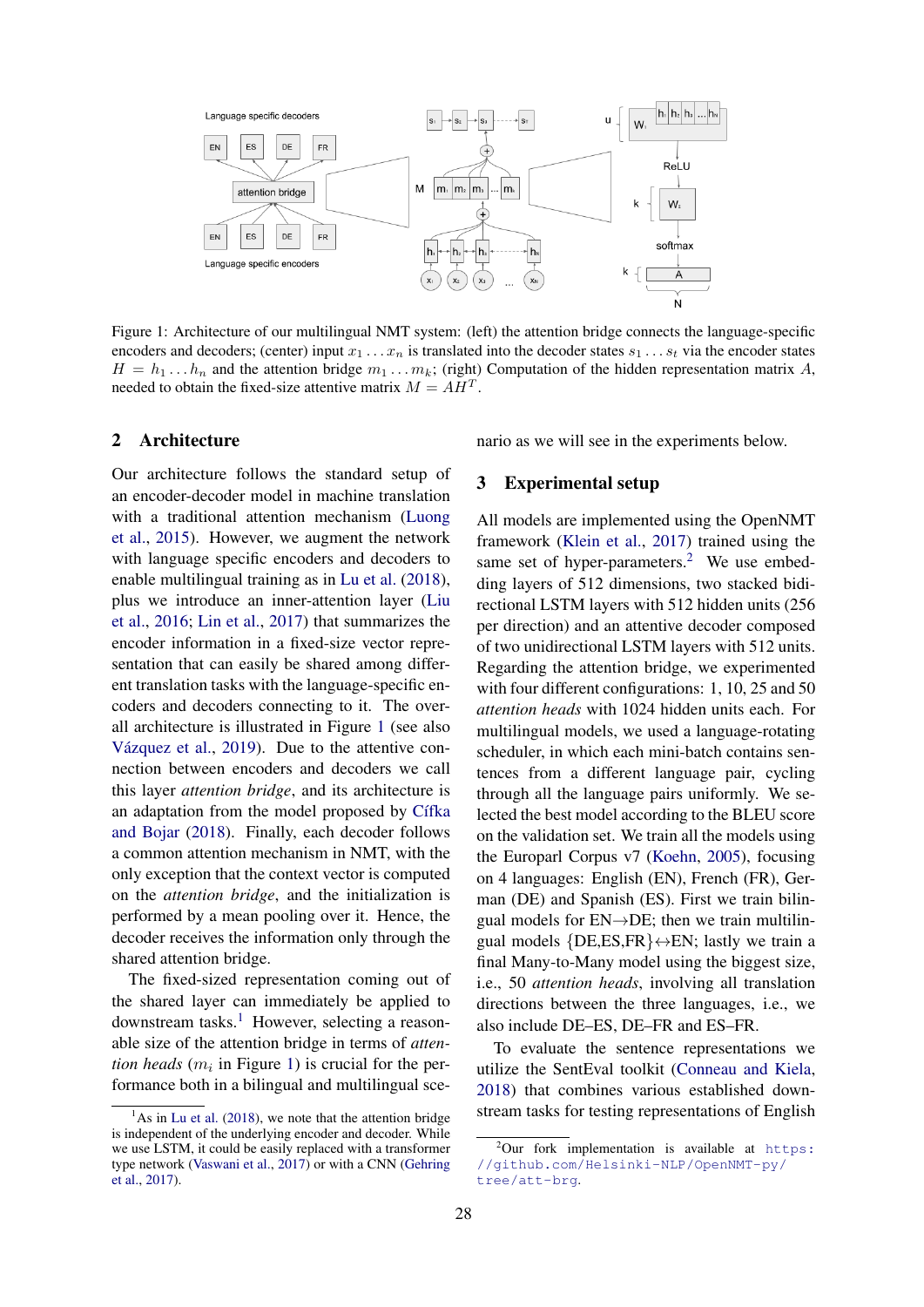<span id="page-2-1"></span>

|                                                         |           | <b>SNLI</b> | <b>SICK-E</b> | AVG   |
|---------------------------------------------------------|-----------|-------------|---------------|-------|
| $en \rightarrow de$                                     | $k=1$     | 63.86       | 77.09         | 71.46 |
| $en \rightarrow de$                                     | $k=10$    | 65.30       | 78.77         | 72.02 |
| $en \rightarrow de$                                     | $k = 2.5$ | 65.13       | 79.34         | 72.68 |
| $en \rightarrow de$                                     | $k = 50$  | 65.30       | 79.36         | 72.60 |
| Multilingual                                            | $k=1$     | 65.56       | 77.96         | 72.67 |
| Multilingual                                            | $k=10$    | 67.01       | 79.48         | 72.89 |
| Multilingual                                            | $k = 2.5$ | 66.94       | 79.85         | 73.67 |
| Multilingual                                            | $k = 50$  | 67.38       | 80.54         | 73.39 |
| Many-to-Many                                            | $k = 50$  | 67.73       | 81.12         | 74.33 |
| Most frequent baseline <sup>†</sup>                     |           | 34.30       | 56.70         | 48.19 |
| GloVe-BOW <sup>†</sup>                                  | 66.00     | 78.20       | 75.81         |       |
| Cífka and Bojar (2018) en $\rightarrow$ cs <sup>†</sup> | 69.30     | 80.80       | 73.40         |       |

Table 1: Accuracy of different models on two SentEval tasks as well as the overall average accuracy on all of them. The general trend is that a higher number of attention heads and multilingual models are beneficial. Results with  $\dagger$  taken from Cífka and Bojar [\(2018\)](#page-4-8).

sentences.<sup>[3](#page-2-0)</sup> In order to obtain a sentence vector out of multiple attention heads we apply mean pooling over the *attention bridge*.

We are also interested in the translation quality to verify the appropriateness of our models with respect to the main objective they are trained for. For this, we adopt the in-domain development and evaluation dataset from the ACL-WMT07 shared task. Sentences are encoded using Byte-Pair Encoding [\(Sennrich et al.,](#page-5-11) [2016\)](#page-5-11), with 32,000 merge operations for each language.

## 4 SentEval: Classification tasks

Table [1](#page-2-1) shows the performance of our models on two popular tasks (SNLI and SICK-E) as in Cífka [and Bojar](#page-4-8) [\(2018\)](#page-4-8) as well as the average of all 10 SentEval downstream tasks. The experiments reveal two important findings:

 $(1)$  In contrast with the results from Cífka and [Bojar](#page-4-8) [\(2018\)](#page-4-8), our scores demonstrate that an increasing number of attention heads is beneficial for classification-based downstream tasks. All models perform best with more than one attention head and the general trend is that the accuracies improve with larger representations. The previous claim was that there is the opposite effect and lower numbers of attention heads lead to higher performances in downstream tasks, but we do not see that effect in our setup, at least not in the classification tasks.

(2) The second outcome is the positive effect

<span id="page-2-2"></span>

|                                                         |           | <b>SICK-R</b> | <b>STSB</b> | AVG  |
|---------------------------------------------------------|-----------|---------------|-------------|------|
| en→de                                                   | $k=1$     | 0.74/0.67     | 0.69/0.69   | 0.57 |
| en→de                                                   | $k=10$    | 0.76/0.71     | 0.69/0.69   | 0.52 |
| en→de                                                   | $k = 2.5$ | 0.78/0.73     | 0.67/0.66   | 0.49 |
| $en \rightarrow de$                                     | $k = 50$  | 0.78/0.72     | 0.65/0.64   | 0.46 |
| Multilingual                                            | $k=1$     | 0.76/0.71     | 0.69/0.68   | 0.50 |
| Multilingual                                            | $k=10$    | 0.78/0.74     | 0.69/0.69   | 0.48 |
| Multilingual                                            | $k = 2.5$ | 0.78/0.74     | 0.68/0.67   | 0.43 |
| Multilingual                                            | $k = 50$  | 0.79/0.74     | 0.66 / 0.64 | 0.40 |
| Many-to-Many                                            | $k=50$    | 0.79/0.74     | 0.69/0.68   | 0.40 |
| InferSent <sup>†</sup>                                  |           | 0.88 / 0.83   | 0.76/0.75   | 0.66 |
| $GloVe-BOW^{\dagger}$                                   |           | 0.80 / 0.72   | 0.64 / 0.62 | 0.53 |
| Cífka and Bojar (2018) en $\rightarrow$ cs <sup>†</sup> |           | 0.81 / 0.76   | 0.73/0.73   | 0.45 |

Table 2: Results from supervised similarity tasks (SICK-R and STSB), measured using Pearson's  $(r)$  and Spearman's ( $\rho$ ) correlation coefficients ( $r/\rho$ ). The average across unsupervised similarity tasks on Pearson's measures are displayed in the right-most column. Results with  $\dagger$  taken from Cífka and Bojar [\(2018\)](#page-4-8).

of multilingual training. We can see that multilingual training objectives are generally helpful for the trainable downstream tasks.

Particularly interesting is the fact that the Manyto-Many model performs best on average even though it does not add any further training examples for English (compared to the other multilingual models), which is the target language of the downstream tasks. This suggests that the model is able to improve generalizations even from other language pairs (DE–ES, FR–ES, FR–DE) that are not directly involved in training the representations of English sentences.

Comparing against benchmarks, our results are in line with competitive baselines [\(Arora et al.,](#page-4-14) [2017\)](#page-4-14). While our aim is not to beat the state of the art trained on different data, but rather to understand the impact of various sizes of attention heads in a bi- and multilingual scenario, we argue that a larger attention bridge and multilinguality constitute a preferable starting point to learn more meaningful sentence representations.

#### 5 SentEval: Similarity tasks

Table [2](#page-2-2) summarizes the results using Pearson's and Spearman's coefficient on the two SentEval supervised textual similarity tasks, SICK-R and STSB, and the average Pearson's measure on the remaining unsupervised similarity tasks.

Two different trends become visible: i) On the unsupervised textual similarity tasks, having fewer attention heads is beneficial. Contrary to the results in the classification tasks, the best overall

<span id="page-2-0"></span><sup>&</sup>lt;sup>3</sup>Due to the large number of SentEval tasks, we report results on natural language inference (SNLI, SICK-E/SICK-R) and the average of all tasks.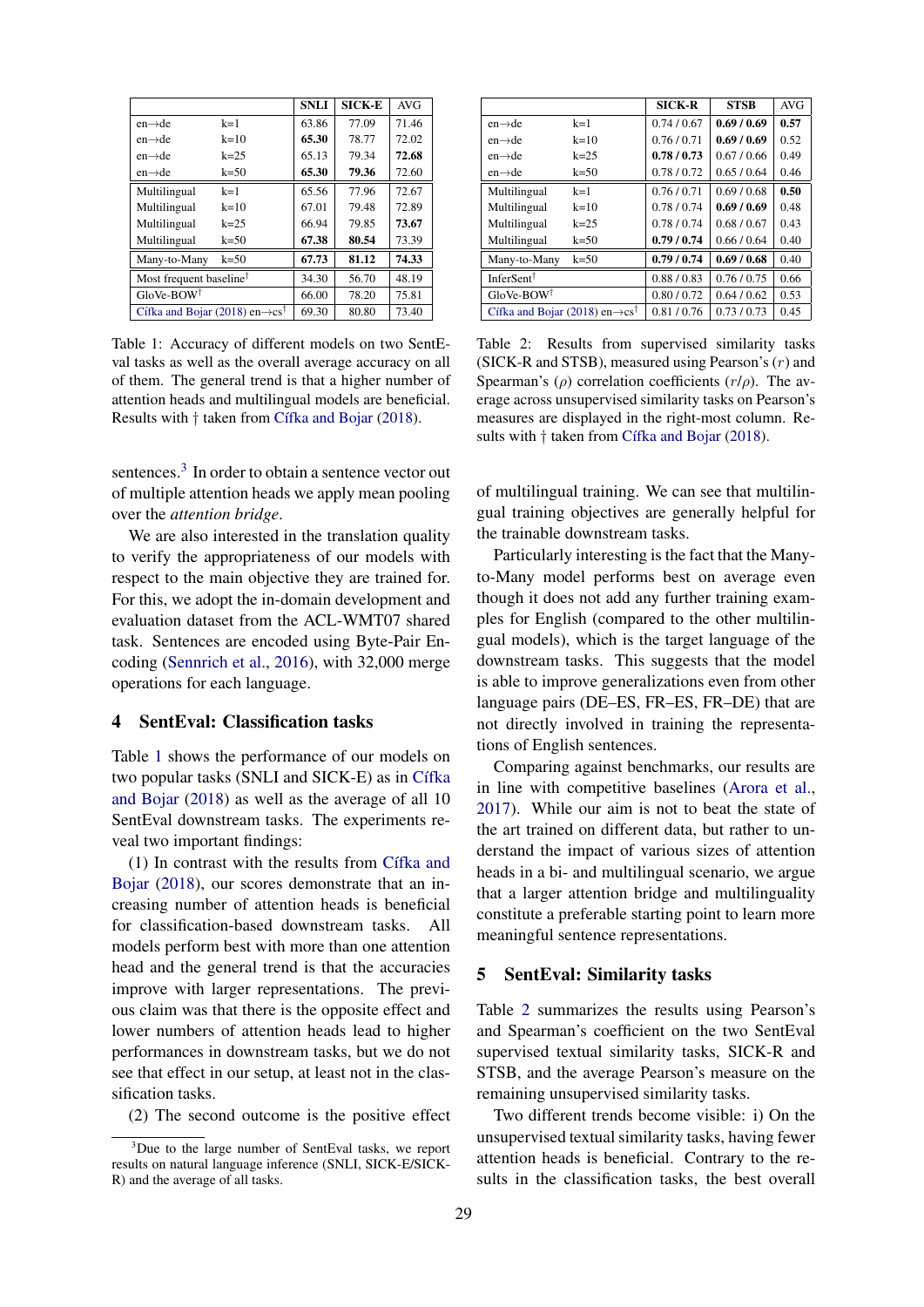<span id="page-3-0"></span>

|    |    | $k=1$ | $k=10$ | $k = 2.5$ | $k = 50$ | $M$ -to- $M$ | att.  |
|----|----|-------|--------|-----------|----------|--------------|-------|
|    | de | 14.66 | 19.87  | 20.61     | 20.83    | 20.47        | 22.72 |
| en | es | 21.82 | 27.55  | 28.41     | 28.13    | 27.6         | 30.28 |
|    | fr | 17.8  | 23.35  | 24.36     | 23.79    | 24.15        | 25.88 |
| de |    | 16.97 | 21.39  | 23.42     | 24       | 24.4         | 24.28 |
| es | en | 18.38 | 25.39  | 27.01     | 27.12    | 26.98        | 28.16 |
| fr |    | 17.52 | 21.93  | 24.4      | 23.9     | 24.47        | 25.39 |

Table 3: BLEU scores for multilingual models. Baseline system in the right-most column.

model is provided by a bilingual setting with only one attention head. This is in line with the findings of Cífka and Bojar  $(2018)$  and could also be expected as the model is more strongly pushed into a dense semantic abstraction that is beneficial for measuring similarities without further training. More surprising is the negative effect of the multilingual models. We believe that the multilingual information encoded jointly in the attention bridge hampers the results for the monolingual semantic similarity measured with the cosine distance, while it becomes easier in a bilingual scenario where the vector encodes only one source language, English in this case.

ii) On the supervised textual similarity tasks, we find a similar trend as in the previous section for SICK: both a higher number of attention heads and multilinguality contribute to better scores, while for STSB, we notice a different pattern.

This general discrepancy between results in supervised and unsupervised tasks is not new in the literature [\(Hill et al.,](#page-4-7) [2016\)](#page-4-7). We hypothesize that the training procedure is able to pick up the information needed for the task, while in the unsupervised case a more dense representation is essential.

#### 6 Translation quality

Finally, we also look at the translation performance of the multilingual models we have introduced above compared with a baseline, an standard encoder-decoder model with attention [\(Lu](#page-5-6)[ong et al.,](#page-5-6) [2015\)](#page-5-6). In this section, we verify that the attention bridge model is stable and successfully learns to translate in the multilingual case.

Table [3](#page-3-0) shows the comparison between the multilingual models. In general, we observe the same trend as in the bilingual evaluation concerning the size of the attention bridge. Namely, more attention heads lead to a higher BLEU score. The model with 50 heads achieves the best results among our models. It obtains scores that range in the same ballpark as the baseline, only in a few

<span id="page-3-1"></span>

Figure 2: The BLEU scores obtained by the multilingual models and baseline system with respect to different sentence length.

cases there is a degradation of few BLEU points. Notably, we do not see any increase in translation quality from the  ${DE, ES, FR} \leftrightarrow EN$  model to the Many-to-Many model; the BLEU scores are statistically equivalent for all six translation directions.

One of the main motivations for having more attention heads lies in the better support of longer sentences. To study the effect, we group sentences of similar length and compute the BLEU score for each group. As we can see from Figure [2](#page-3-1) a larger number of attention heads has, indeed, a positive impact when translating longer sentences. Interestingly enough, on sentences with up to 45 words, there is no real gap between the results of the baseline model and our bridge models with a high number of attention heads. It looks like the performance drop of the attention bridge models is entirely due to sentences longer than 45 words.

We hypothesize that this might be due to the increasing syntactic divergences between the languages that have to be encoded. The shared selfattention layer needs to learn to focus on different parts of a sentence depending on the language it reads and, with increasing lengths of a sentence, this ability becomes harder and more difficult to pick up from the data alone.

# 7 Conclusion

We have shown that fixed-size sentence representations can effectively be learned with multilingual machine translation using a inner-attention layer and scheduled training with multiple translation tasks. The performance of the model heavily depends on the size of the intermediate representation layer and we show that a higher number of attention heads leads to improved translation and stronger representations in supervised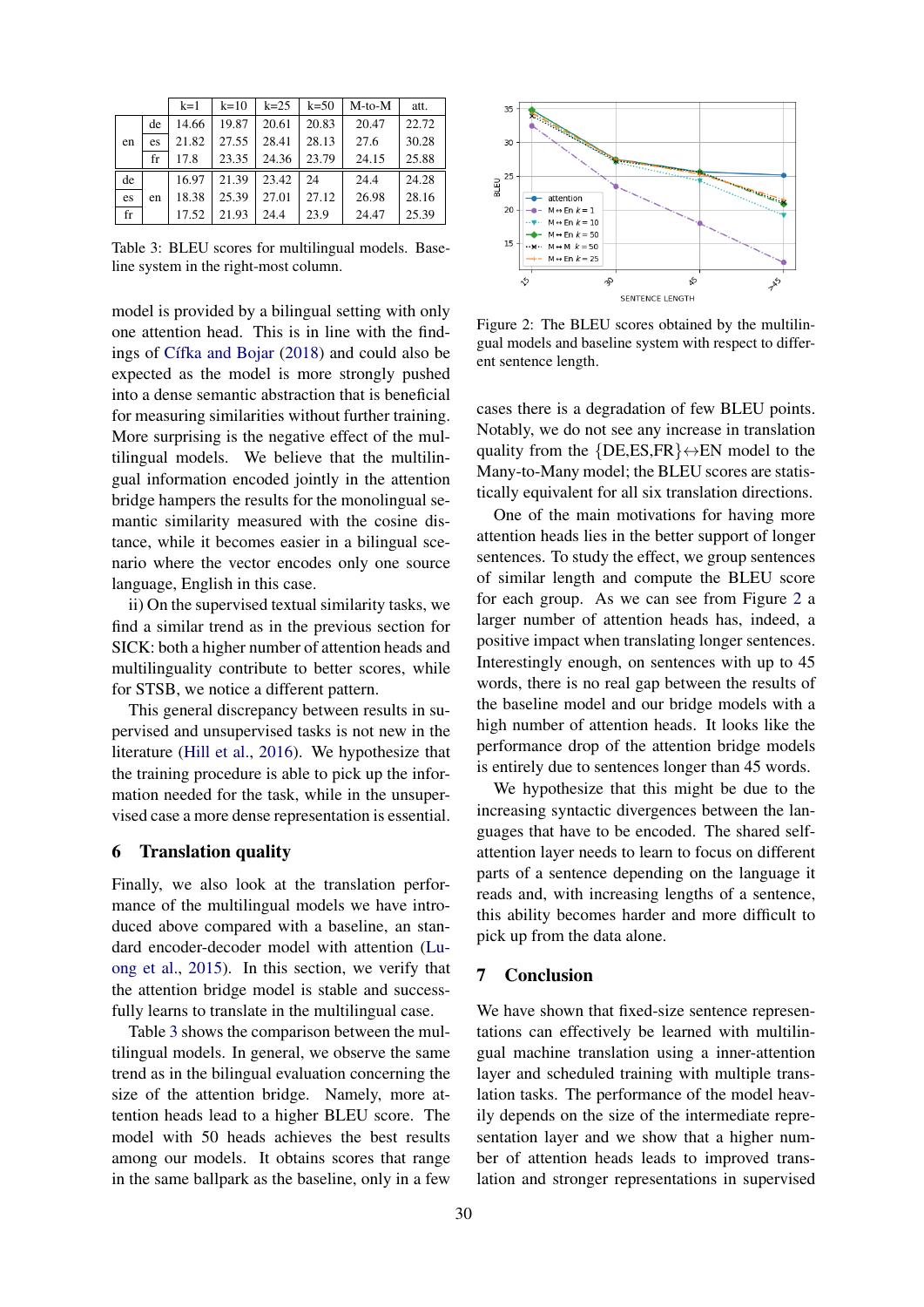downstream tasks (contradicting earlier findings) and multilinguality also helps in the same downstream tasks. Our analysis reveals that the attention bridge model mainly suffers on long sentences. The next steps will include a deeper linguistic analysis of the translation model and the extension to multilingual models with more languages with greater linguistic diversity.

## Acknowledgments

This work is part of the FoTran project, funded by the European Research Council (ERC) under the Eu-



ropean Union's Horizon 2020 research and innovation programme (grant agreement No 771113).

The authors gratefully acknowledge the support of the Academy of Finland through project 314062 from the ICT 2023 call on Computation, Machine Learning and Artificial Intelligence and project 270354/273457. Finally, We would also like to acknowledge NVIDIA and their GPU grant.

## References

- <span id="page-4-14"></span>Sanjeev Arora, Yingyu Liang, and Tengyu Ma. 2017. A simple but tough-to-beat baseline for sentence embeddings. *ICLR*.
- <span id="page-4-3"></span>Graeme Blackwood, Miguel Ballesteros, and Todd Ward. 2018. Multilingual neural machine translation with task-specific attention. In *Proceedings of the 27th International Conference on Computational Linguistics*, pages 3112–3122. Association for Computational Linguistics.
- <span id="page-4-0"></span>Ondej Bojar, Rajen Chatterjee, Christian Federmann, Mark Fishel, Yvette Graham, Barry Haddow, Matthias Huck, Antonio Jimeno Yepes, Philipp Koehn, Christof Monz, Matteo Negri, Aurlie Nvol, Mariana Neves, Matt Post, Lucia Specia, Marco Turchi, and Karin Verspoor, editors. 2018. *Proceedings of the Third Conference on Machine Translation*. Association for Computational Linguistics, Belgium, Brussels.
- <span id="page-4-9"></span>Denny Britz, Melody Guan, and Minh-Thang Luong. 2017. Efficient attention using a fixed-size memory representation. In *Proceedings of the 2017 Conference on Empirical Methods in Natural Language Processing*, pages 392–400.
- <span id="page-4-8"></span>Ondřej Cífka and Ondřej Bojar. 2018. Are bleu and meaning representation in opposition? In *Proceedings of the 56th Annual Meeting of the Association for Computational Linguistics (Volume 1: Long Papers)*, pages 1362–1371. Association for Computational Linguistics.
- <span id="page-4-13"></span>Alexis Conneau and Douwe Kiela. 2018. SentEval: An Evaluation Toolkit for Universal Sentence Representations. In *Proceedings of the Eleventh International Conference on Language Resources and Evaluation (LREC 2018)*, Miyazaki, Japan. European Language Resources Association (ELRA).
- <span id="page-4-1"></span>Orhan Firat, Baskaran Sankaran, Yaser Al-Onaizan, Fatos T. Yarman Vural, and Kyunghyun Cho. 2016. Zero-resource translation with multi-lingual neural machine translation. In *Proceedings of the 2016 Conference on Empirical Methods in Natural Language Processing*, pages 268–277. Association for Computational Linguistics.
- <span id="page-4-10"></span>Jonas Gehring, Michael Auli, David Grangier, Denis Yarats, and Yann N Dauphin. 2017. Convolutional Sequence to Sequence Learning. In *Proc. of ICML*.
- <span id="page-4-6"></span>Jiatao Gu, Hany Hassan, Jacob Devlin, and Victor OK Li. 2018. Universal neural machine translation for extremely low resource languages. In *Proceedings of the 2018 Conference of the North American Chapter of the Association for Computational Linguistics: Human Language Technologies, Volume 1 (Long Papers)*, volume 1, pages 344–354.
- <span id="page-4-4"></span>Thanh-Le Ha, Jan Niehues, and Alexander Waibel. 2016. Toward multilingual neural machine translation with universal encoder and decoder. *arXiv preprint arXiv:1611.04798*.
- <span id="page-4-7"></span>Felix Hill, Kyunghyun Cho, and Anna Korhonen. 2016. Learning distributed representations of sentences from unlabelled data. In *Proceedings of the 2016 Conference of the North American Chapter of the Association for Computational Linguistics: Human Language Technologies*, pages 1367–1377.
- <span id="page-4-5"></span>Melvin Johnson, Mike Schuster, Quoc V Le, Maxim Krikun, Yonghui Wu, Zhifeng Chen, Nikhil Thorat, Fernanda Viegas, Martin Wattenberg, Greg Corrado, ´ et al. 2017. Google's multilingual neural machine translation system: Enabling zero-shot translation. *Transactions of the Association of Computational Linguistics*, 5(1):339–351.
- <span id="page-4-11"></span>Guillaume Klein, Yoon Kim, Yuntian Deng, Jean Senellart, and Alexander Rush. 2017. Opennmt: Open-source toolkit for neural machine translation. *Proceedings of ACL 2017, System Demonstrations*, pages 67–72.
- <span id="page-4-12"></span>Philipp Koehn. 2005. Europarl: A parallel corpus for statistical machine translation. In *MT summit*, volume 5, pages 79–86.
- <span id="page-4-2"></span>Surafel Melaku Lakew, Mauro Cettolo, and Marcello Federico. 2018. A comparison of transformer and recurrent neural networks on multilingual neural machine translation. In *Proceedings of the 27th International Conference on Computational Linguistics*, pages 641–652. Association for Computational Linguistics.